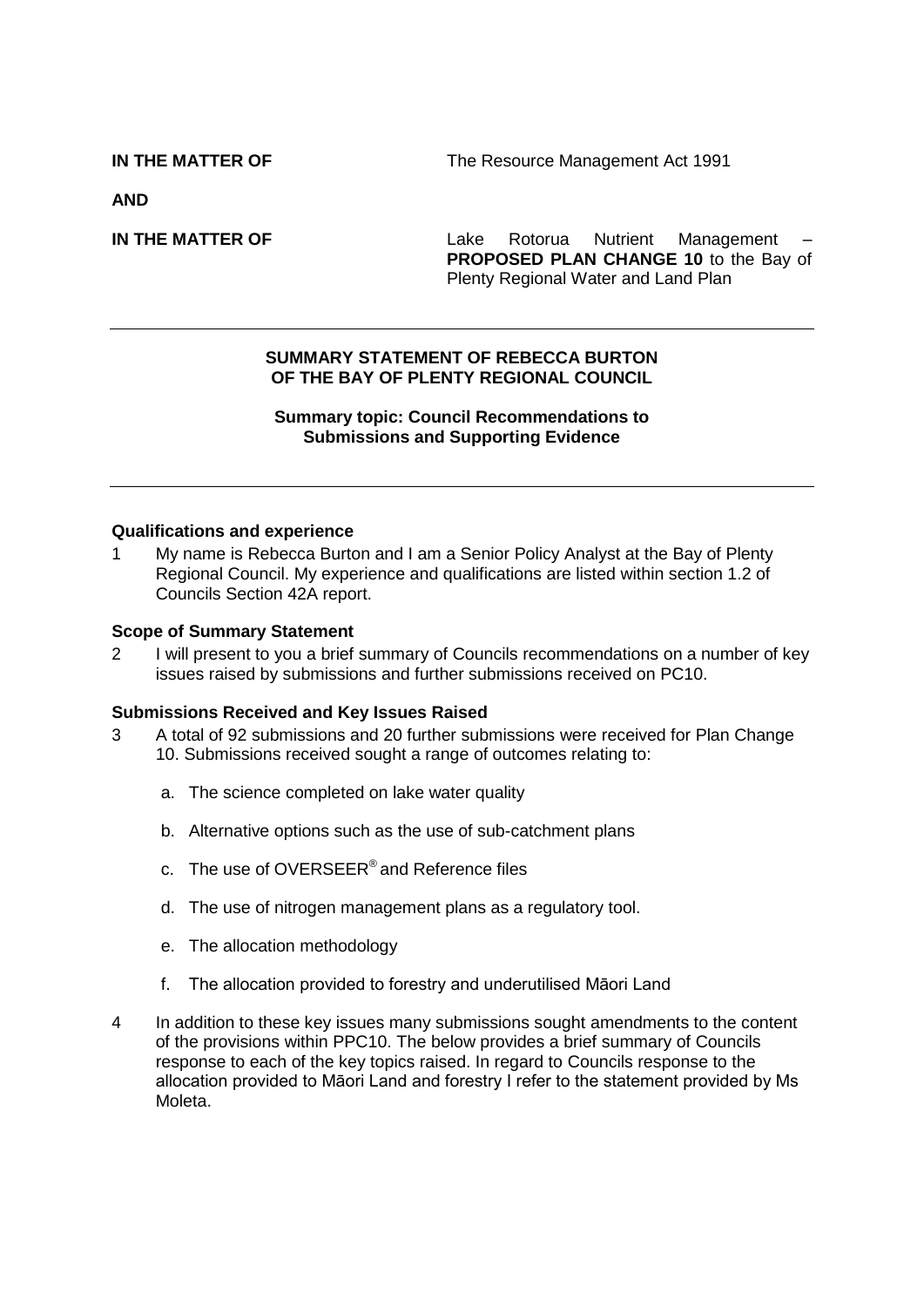# **Responses to Key Issues Raised**

# *The Regional Policy Statement and Operative Regional Plan*

- 5 The objectives, policies and methods of the Operative RPS and wider Regional Land and Water Plan do not form part of the plan change and are not open for submission. With the RPS being a higher statutory document its content such as the 435tN limit and 2032 timeframe is not able to be altered or influenced through a plan change to the regional plan.
- 6 It is considered that the submissions received relating to the Regional Policy Statement and Operative Regional Water and Land Plan are out of scope and are there recommended to be declined.

# *The need for a Regulatory Approach (Rules)*

- 7 Prior to notification of PPC10 an analysis was completed identifying that the establishment of rules was the most efficient and effective approach to achieving the policies of the RPS.
- 8 The analysis identified that non-regulatory actions had the potential to create environmental risks, were constrained by resource consent requirements, were unable to be efficiently implemented or did not provide sufficient guarantee of nitrogen reduction to achieve a long term sustainable management and an increase in water quality.
- 9 There is a need to have a resource consent process for the management of nitrogen on farm enterprises to ensure any adverse effects are adequately managed. The use of a permitted activity status would imply Council is aware of all adverse effects and are able to manage these through permitted criteria. This is not the case for this type of activity with adverse effects differing from farm to farm.

# *The Management of Phosphorus by Plan Change 10*

- 10 PPC10 upholds the requirements of the RPS by focussing on nitrogen reduction. Altering the Plan Change to include the management of phosphorus would not reduce the need for the nitrogen approach taken by PPC10 and the level of action required by the pastoral sector.
- 11 Section 5.3.3 of Councils Section 42A report provides a detailed explanation of Councils stance on the management of phosphorus by PPC10. I refer to the statements previously provided by Mr Lamb, Mr Bruere and Professor Hamilton which support this stance.

# *The Use of Sub-Catchment Plans*

- 12 The development of sub-catchment plans that focus on nitrogen would require further research to identify sub-catchment boundaries. This would delay any action being taken to reduce nitrogen losses and reduce the ability for the RPS timeframe of 2032 to be achieved.
- 13 The use of sub-catchment plans to focus on phosphorus rather than diffuse nitrogen sources would not uphold the clear direction to reduce nitrogen given by the RPS.
- 14 A sub-catchment approach would be complex and difficult to administer for the Council, confusing for landowners, cause greater scientific uncertainty, and the trading of nitrogen would be less likely with this being constrained to each catchment, reducing the number of available participants.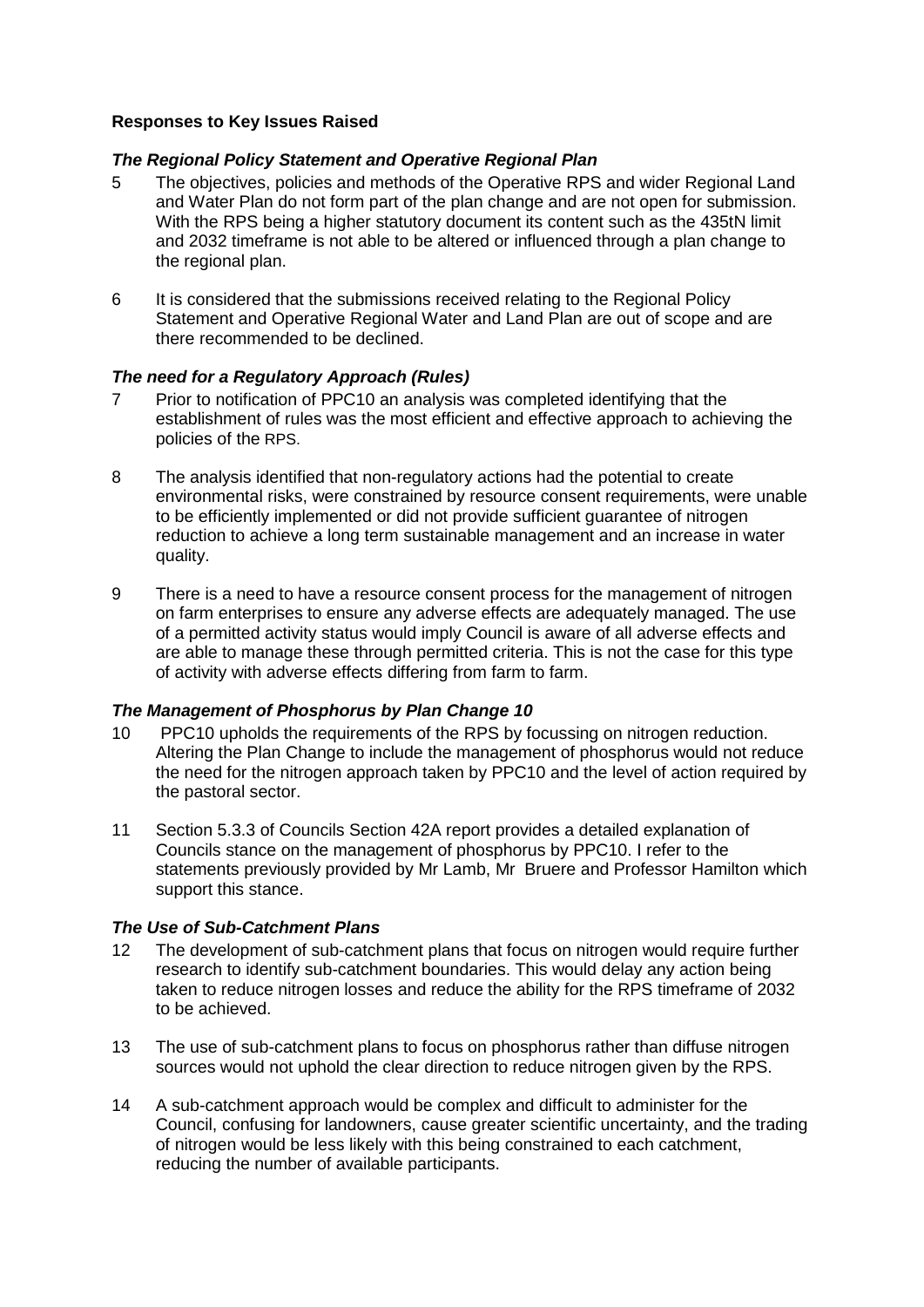15 Section 5.3.3 of Councils Sections 42A report provides a detailed explanation of Councils stance on the use of sub catchment plans by PPC10.It is recommended that submissions requesting sub-catchment plans rather than the approach taken by PPC10 as notified be declined.

# *Lake Rotorua Nitrogen Loads and Science*

- 16 Significant levels of scientific research has been completed for PPC10. This research supports the sustainable load as outlined in the RPS, and the required level of nitrogen reduction. The evidence prepared by Mr Bruere, Professor Hamilton, Doctor Rutherford respond to these matters in more detail.
- 17 It is acknowledged that new science may become available in the future, influencing the nitrogen loads of Lake Rotorua, or requiring a change in focus of the regional plan to include phosphorus.
- 18 Plan Change 10 supports the use of adaptive management and has included Method 2 which provides for 5 yearly science reviews. This will inform future monitoring completed on the efficiency and effectiveness of the policy statement and regional plan as required by Section 35(2)(b) of the Act and future reviews of the RPS and regional plan.

# *The Use of OVERSEER® and Reference Files*

- 19 Section 5.3.6 of Councils Sections 42A report provides a detailed explanation of Councils stance on the use of Overseer by PPC10. This stance is supported by the evidence statements provided by Mr Park and Mr MacCormick.
- 20 It is considered that OVERSEER<sup>®</sup> is the only tool available that is able to robustly calculate nitrogen losses from inputs. Providing reference files and a allocation methodology that takes into account new versions of OVERSEER® aligns with the intent of PPC10 to provide for adaptive management.
- 21 As outlined in the evidence provided by Mr MacCormick a review of the reference files was been completed in response to submission points. This has resulted in amendments being recommended to the reference files to ensure more alignment with the benchmark averages, this upholding the intent of PPC10.

# *Nitrogen Allocation*

- 22 A number of submissions identified a general opposition to the allocation process and outcomes. A response to each of these issues is provided in 5.3.7 and 5.3.10 of Councils Section 42A report. The rebuttal statement prepared by Gemma Moleta also responds to further concerns raised in relation to underutilised Māori land.
- 23 The allocation system was identified through a lengthy engagement process as part of StAG and was based on the principles listed within RPS Policy WL5B.
- 24 In response to submissions requesting allocation be based on natural capital, economic modelling estimates that the farm system impacts of natural capital are more than twice as large as the sector range allocation approach taken by PPC10. Further analysis on why natural capital is not supported by Council is also provided in the rebuttal statement of Stephen Lamb and Sandra Barns.
- 25 My rebuttal statement also responds to evidence submitted on behalf of RLC which also requests the allocation methodology to be based on natural capital. In response to this I refer to Appendix 1 of my rebuttal statement and highlight the role RLC has had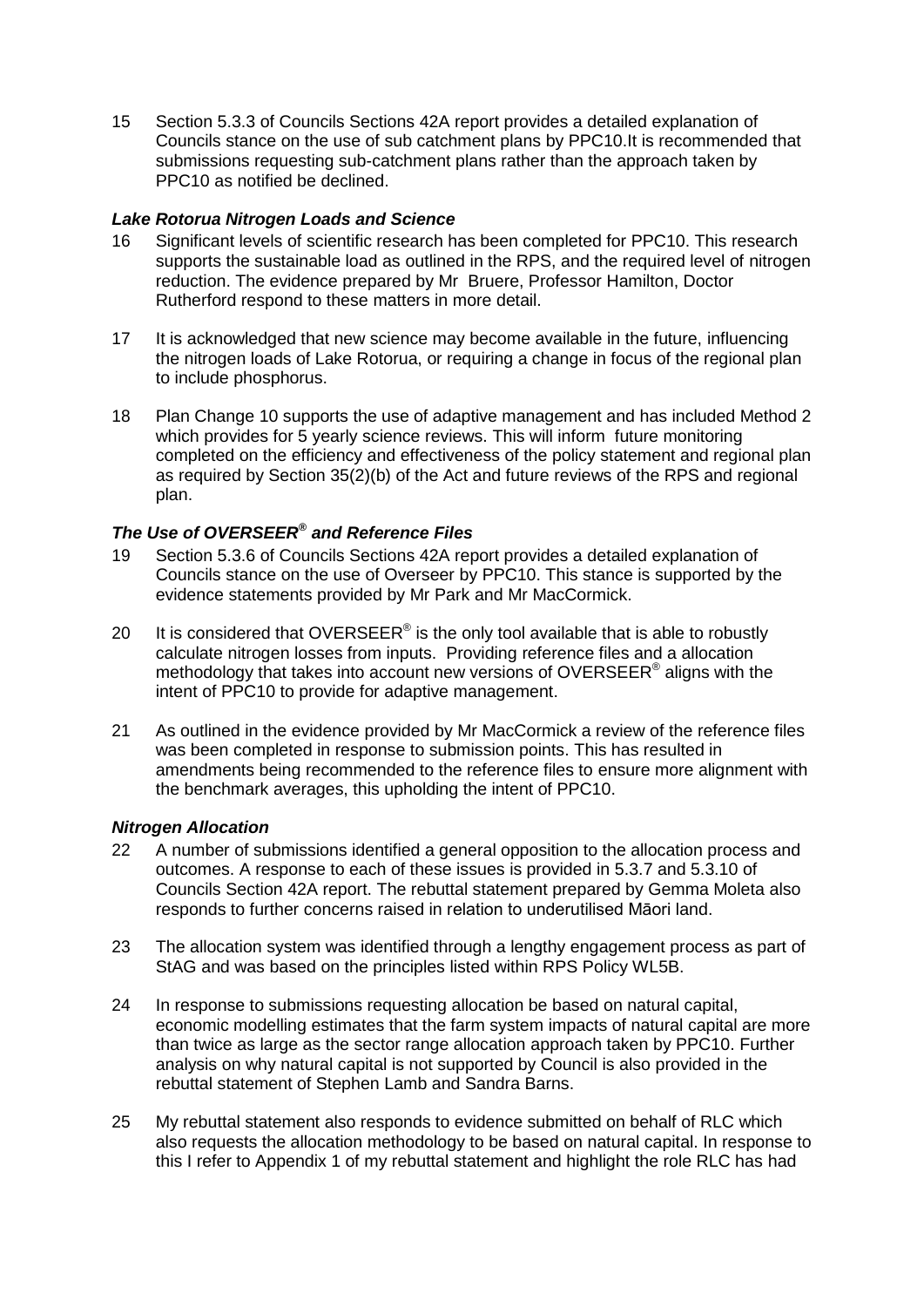through RTALSG and StAG in determining allocation approach for PPC10 and the use of Rule 11 as a baseline for the allocation methodology.

26 It is considered that the submissions and evidence received on allocation have not provided any further information that has not been considered by Council through the Plan Change process.

#### *The Use of Nitrogen Management Plans*

- 27 Nitrogen Management Plans are a key element of PPC10. They are designed to provide a measureable pathway from a property's start point to each required managed reduction target and the 2032 nitrogen discharge allowance for the property.
- 28 Compliance against an OVERSEER® value is not supported due to the need for compliance to be measurable, rather than a modelled nitrogen loss causing this to be impractical at a block level.
- 29 The adaptive management approach supports the use of five-year timeframes within which committed actions are identified and completed. Any committed actions will be reviewed every five years, and if required during the 5 year timeframe at the request of the applicant. Revisions have been proposed to further clarify this intent.
- 30 Submitters have asked that the name of the NMP be changed to more accurately reflect the intent of Plan Change 10. Altering the name to "Nutrient" Management Plan is supported and reflects the intent of the NMP to cover both Nitrogen and Phosphorus.

#### *Trading of Nitrogen under Plan Change 10*

- 31 The provision for trading aligns with the Integrated Framework as agreed to by Council and StAG and intends to help reduce the financial impact of the rules on the pastoral sector.
- 32 The restriction on trade prior to 2022 aligns with the timeframe provided to the Lake Rotorua Incentives Board to achieve a reduction of 100tN entering the Lake. The Incentives Scheme and this level of reduction is part of the community's contribution to achieving the sustainable lake load. The community is taking on a sizeable risk and is contributing significant funding to this Incentives Scheme.
- 33 Providing for trading prior to 2022 will reduce the efficiency of the Incentive scheme and impact the ability from the scheme to achieve its target.

#### *Proposed New Rule Framework*

- 34 Submitters 75, 66, and 53 have submitted in opposition to the rule framework. Each have provided a new rule framework to replace PPC10 with the intent to provide more clarity and consistency with the RPS and RWLP.
- 35 These rules seem to rely on the existing approach taken by Rule 11 of the regional plan by providing a cap and do not require a reduction in nitrogen losses from each property/farming enterprise. In addition the rules relate to all activities located within a farming/property enterprise, even those that are not considered to be rural production activities.
- 36 This approach does not align with the intent of the RPS to only manage losses from rural production activities and will not ensure the sustainable target of 435tN/yr is met. The proposed rules reduce the ability of Council to collect information on progress, monitor and enforce any benchmark allocated to each enterprise.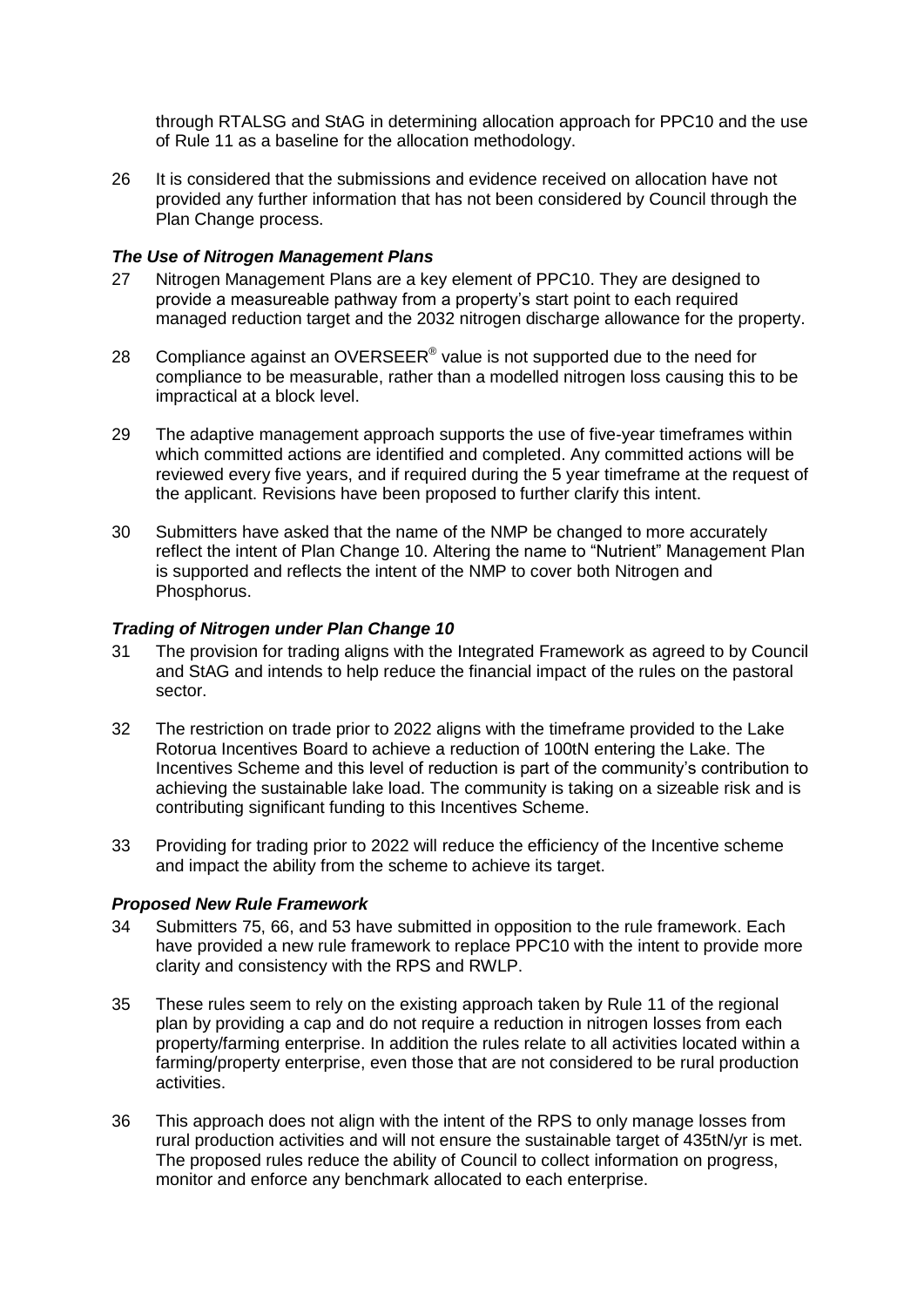37 For these reasons the approaches suggested by these submitters are not supported.

# *Impacts on Population Growth and the operation of the Rotorua WWTP*

- 38 The Rotorua Lakes Council (RLC) has placed a submission identifying the need for the plan change to provide for future growth within the District and to acknowledge the impacts that development has on the nitrogen load discharged from the WWTP.
- 39 Council acknowledges that Plan Change 10 may result in potential greater demand for rural subdivision within the groundwater catchment. Council also notes the flow on effect that will have on the District's Infrastructure such as the Wastewater Treatment Plant if such lots are to be reticulated.
- 40 Analysis has been completed by Council staff to determine if the NDA allocated to each enterprise will restrict future development within the rural layer managed by PPC10. Based on the current zones and housing density provided for by the Operative District Plan it has been identified that the majority of site are able to be developed and continue to comply with PPC10.
- 41 An accounting system has been developed with RLC to enable any shift in losses between the rural and urban sector, and the subsequent increased load treated by the WWTP to be acknowledged.
- 42 The addition of policies will ensure the impact of PPC10 and shift in nitrogen losses across sectors is considered in the assessment of the WWTP resource consent application, which will be a discretionary activity under Rule 37 of the regional plan.
- 43 Revisions to Method 1 and Schedule LR1 have also been recommended outlining how nitrogen will be allocated from a parent NDA across new lots to ensure the overall losses continue to be complied with. Further changes are suggested to Method 5 as part of my rebuttal statement to refer to the accounting system recently developed.

# *Economic impacts of Plan Change 10*

- 44 A number of submissions were received in opposition to PPC10 and the proposed nitrogen allocation methodology due to the economic impacts at a farm, catchment, district and regional scale.
- 45 A number of studies have evaluated the Integrated Framework policy option with these showing impacts will be different for different farms, with some farms able to achieve the necessary nitrogen reductions without losses in farm profit.
- 46 No economic research has concluded that the rule framework will have a devastating effect across the farmer sector. The results of economic studies for the Rule Framework are consistent in showing mixed impacts on the profitability of farming in the Lake Rotorua catchment. I refer you to the statements provided by Mr Matheson, Ms Smith and Mr Doole for further detail on these studies.
- 47 Based on the research completed and the section 32 analysis the approach taken by PPC10 is the most efficient and effective option available that ensured the sustainable load was achieved within the timeframe specified by the RPS.

#### *Responses to Individual submissions*

48 A number of submissions were received relating to specific policies, methods, pules and Appendices of PPC10. Due to their specific nature these are not addressed by the key issues listed above.